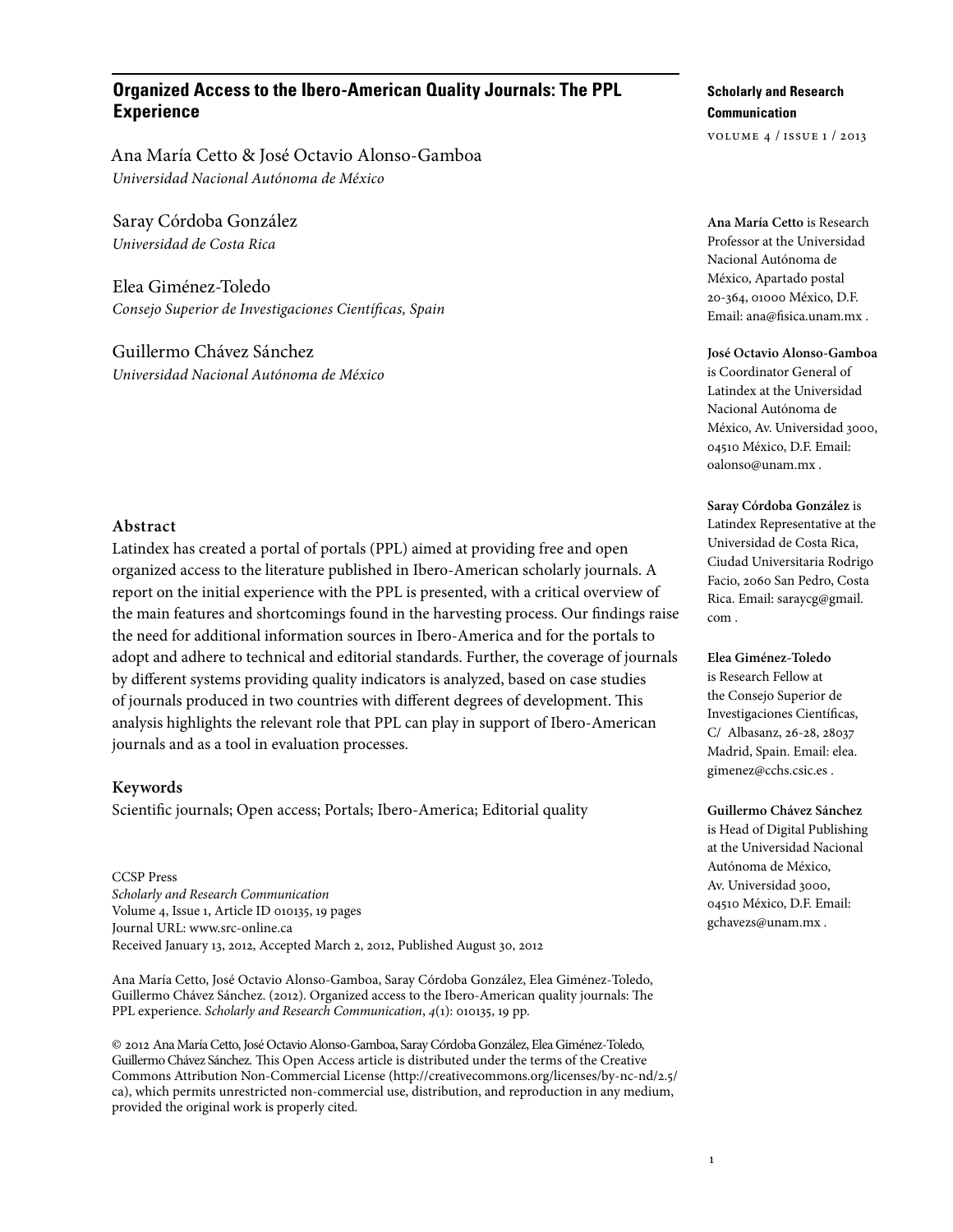volume 4 / issue 1 / 2013

#### **Resumé**

Latindex a créé un portail de portails (PPL) destiné à fournir un accès organisé libre et ouvert à la littérature publiée dans les journaux scientifiques ibéro-américains. On présente un rapport sur l'expérience initiale, avec une revue critique des caractéristiques principales et des problèmes rencontrés durant la récolte. On montre la nécessité de sources d'information additionnelles dans la région et que les portails adoptent et suivent des normes techniques et éditoriales. De plus, sur la base d'études de cas dans deux pays de degrés de développement différents, on analyse le traitement de journaux par des systèmes fournissant des indices de qualité. Cette analyse met en évidence le rôle que le PPL peut jouer en plus comme appui des journaux ibéroaméricains et comme outil de processus d'évaluation.

#### **Mots clés**

Journaux scientifiques; Libre accès; Portails; Ibéro-amérique; Qualité editoriale

### **Introduction**

Nearly half a century ago, a number of scientists, editors, and librarians, among others, started to show a clear interest in gaining better knowledge of the scholarly journals published in Spanish- and Portuguese-speaking countries. Two notable precursors of this movement in Latin America were the meetings in Mexico City in 1962 and in Río Piedras, Puerto Rico, in 1964. The former resulted in a first attempt at quantifying the journals published in the region, while the latter issued a call to conduct evaluation exercises aimed at identifying the best publications in the various areas of knowledge.

Since then, much has happened with regard to Ibero-American journals. A noteworthy step taken in the early seventies was the creation of the first bibliographical databases for journals, namely ISOC, ICYT, and IME in Spain, CLASE and Periódica in Mexico, and LILACS in Brazil, all of which continue to be active (Alonso-Gamboa & Russell, 2012).

All these efforts, however, could hardly lead to a complete and integrated picture of the scholarly periodical publications in the region.<sup>1</sup> The need to improve both our knowledge of the journals and their quality led to the creation of Latindex in 1997. Its two main products responded to the concerns expressed more than three decades earlier through both the Directory, which contains information on the entire range of titles, and the Catalogue, which identifies those journals that comply with editorial quality standards. Latindex was born just as the region was starting to use the Internet and electronic publishing more intensely as tools to strengthen scholarly journal publishing.

On the other hand, the dawn of this century has witnessed the emergence of a strong movement toward open access to scientific literature. Although this movement arose to a large extent as a consequence of an essentially economic problem created by the endless and often inordinate rise of subscription prices (McCabe, 2001, 2002; Borrego Huerta, 2006), its flourishing in Ibero-America is linked to the fact that publicly funded universities and research institutions produce by far the largest part of scientific papers and journals. This facilitates offering this scientific production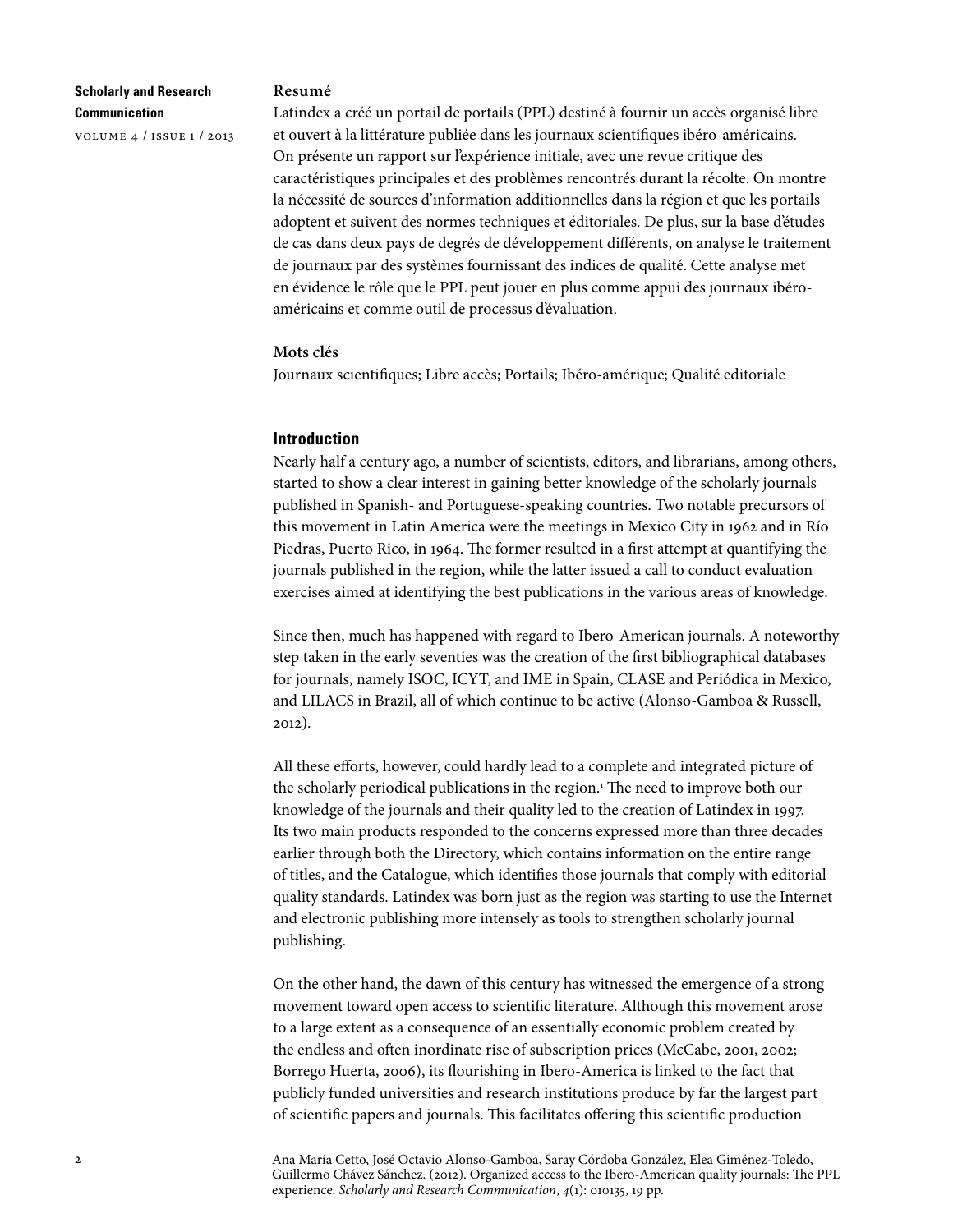free of subscription costs or other restrictions to the broad public (Dávila, Núñez, Sandia, & Torréns, 2006). As a result, a number of portals have been created with the purpose of increasing the access and visibility of scholarly journals and incorporating technology for their editorial and manuscript management. In most cases, the journal titles included in these portals have been subject to some kind of assessment, so as to ensure the quality of the material made available (Cetto, Alonso-Gamboa, & Córdoba González, 2010).

As an information system of wide regional coverage, Latindex has been registering both the evolution of online journal publishing and the emergence of journal portals, in particular of those that adhere to the open access movement. For this reason, and in response to a number of recommendations,<sup>2</sup> it was decided to create the Portal of Portals (Portal de Portales Latindex, or PPL see [www.latindex.ppl.unam.mx\)](http://www.latindex.ppl.unam.mx), so as to offer organized access to a growing collection of articles that can be harvested through a selection of existing journal portals by means of the Open Archives Initiative– Protocol for Metadata Harvesting (OAI-PMH). As an aggregator of specialized information, the PPL thus offers a single entry point to the full text of all those Ibero-American journals that are available through any of the portals selected.

Based on the material harvested by the PPL, this paper contains a critical summary of the initial harvesting experience, followed by a comparative analysis of two sets of journals from countries with different degrees of development. Further, two issues are highlighted and discussed: the role played by Latindex in supporting journal evaluation processes and research evaluation, and the impact of the system on improving the quality of journals and their presence in both regional and international information systems. The paper ends with a discussion on how the PPL is expected to enhance the use and visibility of the Ibero-American scholarly literature.

# **Basic features of portals harvested by the PPL**

The actual PPL work started with a definition of the conceptual and technological framework that would guide the development of the system. Only portals were included that would:

- follow a construction methodology that ensures a normalized contents description;
- apply selection procedures for the inclusion of journals and publish their selection criteria; and
- use a technology platform that allows the harvesting of documents through protocols of interoperability.

A first directory of portals was prepared, resulting in a total of 29 with open access; only one portal had to be dismissed for operating on a subscription basis.3

# **Scholarly and Research Communication**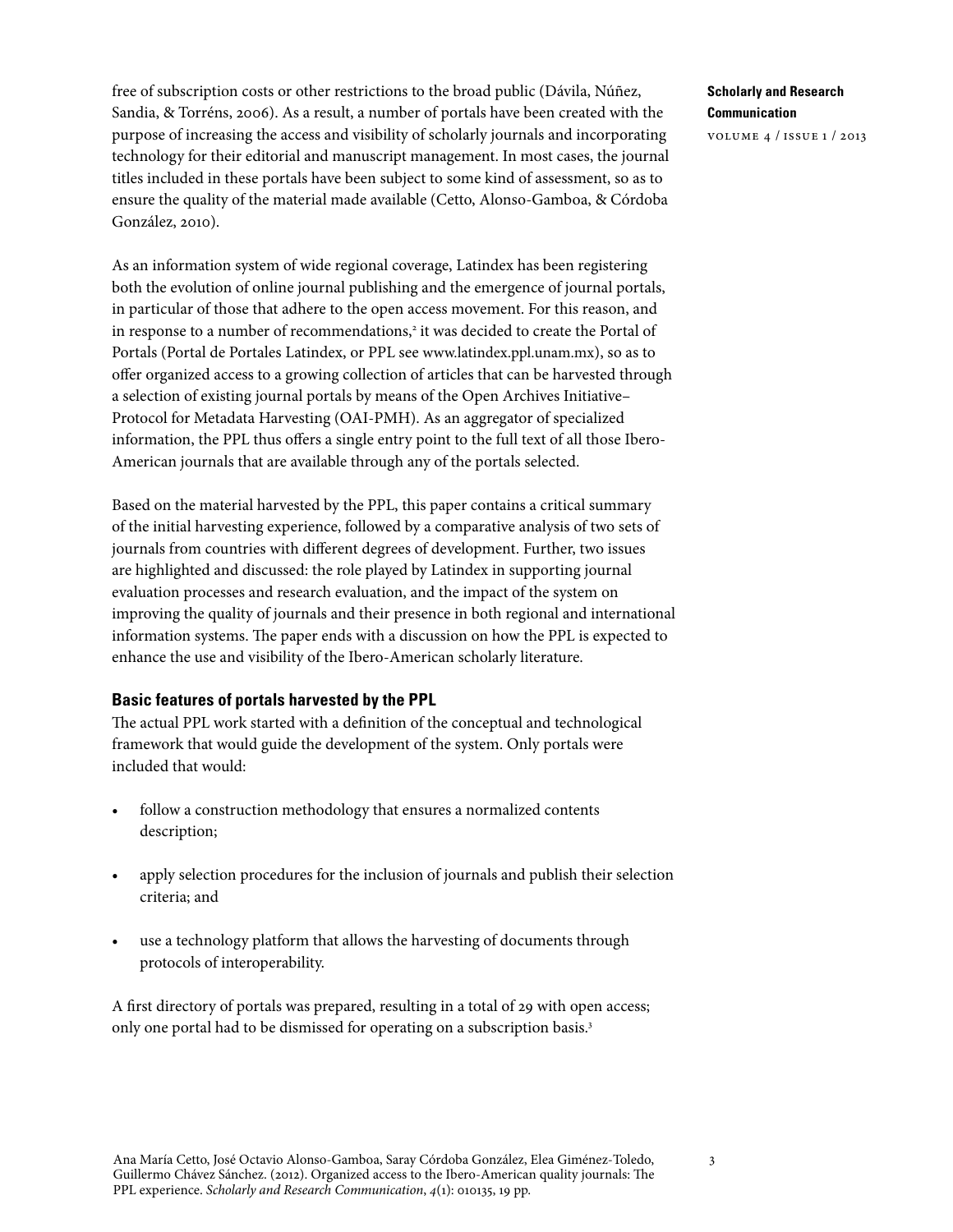volume 4 / issue 1 / 2013

In the first construction phase, a meta-harvester was developed, and associated hardware and software tools were adapted to deal with the diversity of existing portals. The OAI-PMH, a widely used protocol for the exchange of metadata based on a clientserver model, was adapted to the needs of the project. The PPL, as the service provider, requests the provision of metadata in Dublin Core format from the portals (as data providers) (UNAM, 2010). A first analysis left out a total of eight portals that did not adjust to this protocol, while another six portals could not be initially included due to difficulties with the automated data harvesting. A first evaluation of the technical difficulties encountered suggests promoting standardized use of this harvesting protocol among the various journal portals. One positive outcome of this experience has been the feedback provided by the PPL technicians to the portal editors.

The 18 portals harvested up to September 2011 are listed in Table 1. A global analysis of these portals gives the following picture:

- • Most portals (15) are multidisciplinary; only PePSIC, SciELO-Cuba, and SciELO-Spain are restricted to certain disciplines.
- All 18 portals provide information about their journal selection process, based on international editorial selection criteria.
- Eight portals are operated by national science and technology (S&T) centres, and another eight by universities. The remaining two are the product of the cooperative work of other organizations.
- The creation of SciELO-Brazil and SciELO-Chile dates back to 1997; all other portals from the list have been created during the past decade.
- The number of journals covered by the individual portals ranges from 11 to 758, and the number of full-text articles per portal ranges from 283 to 200,000. The total number of documents exceeds one million; however, there is considerable overlap of journals and duplication of articles.

# **Table 1: Portals of Ibero-American journals harvested by the PPL (data taken from the portals in September 2011)**

| Portal        | $*$ URL                          | Publisher<br>(country)                                        | Main features                                                                                                           |
|---------------|----------------------------------|---------------------------------------------------------------|-------------------------------------------------------------------------------------------------------------------------|
| 1. DIALNET    | http://dialnet.<br>unirioja.es   | Universidad de la<br>Rioja (Spain)                            | Titles: 1,816 (on own server<br>or through links)<br>Articles: 383,467<br>Themes: Multidisciplinary<br>First year: 2001 |
| 2. e-revist@s | http://www.<br>erevistas.csic.es | Consejo Superior<br>de Investigaciones<br>Científicas (Spain) | Titles: 509<br>Articles: 127,825<br>Themes: Multidisciplinary<br>First year: 2004                                       |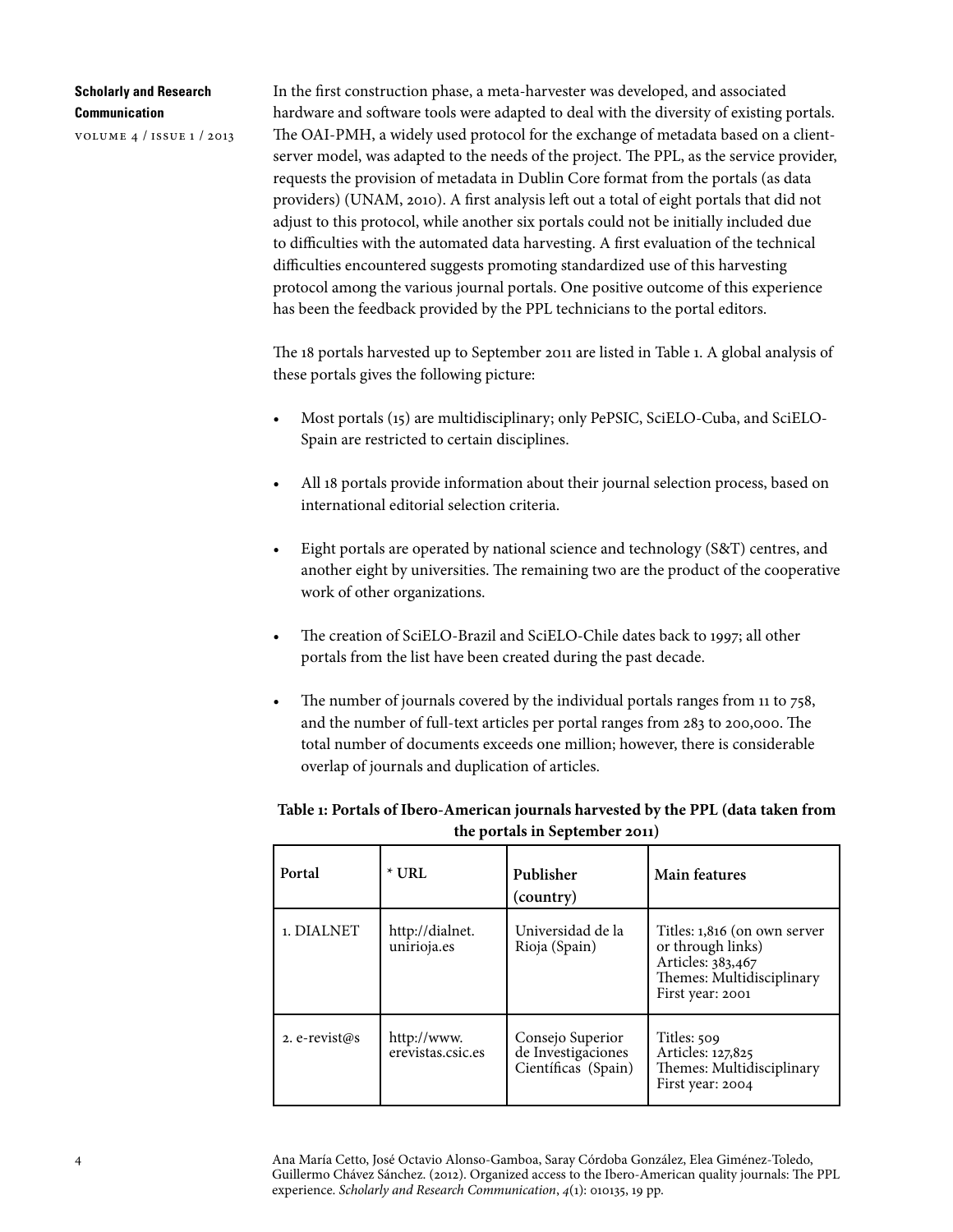| Portal                                                              | $*$ URL                                         | Publisher<br>(country)                                                                                                                                                     | Main features                                                                                      |
|---------------------------------------------------------------------|-------------------------------------------------|----------------------------------------------------------------------------------------------------------------------------------------------------------------------------|----------------------------------------------------------------------------------------------------|
| 3. Latin<br>American<br>Journals<br>Online<br>(LAMJOL)              | http://www.<br>lamjol.info                      | International<br>Network for<br>the Availability<br>of Scientific<br>Publications<br>(INASP),<br>Programme for<br>the Enhancement<br>of Research<br>Information<br>(PERii) | Titles: 11<br>Articles: 283<br>Themes: Multidisciplinary<br>First year: 2011                       |
| 4. PePSIC:<br>Revistas<br>Electrónicas<br>en Psicología             | http://PePSIC.<br>bvs-psi.org.br/<br>scielo.php | Biblioteca Virtual<br>en Salud –<br>Psicología (BVS-<br>Psi), Asociación<br>Brasileña de<br><b>Editores Científicos</b><br>de Psicología -<br>ABECiP (Brazil)              | Titles: 84<br>Issues: 840<br>Themes: Psychology<br>First year: Undefined                           |
| 5. Portal de<br>revistas de la<br>Universidad<br>de Chile           | http://www.<br>revistas.uchile.cl               | Universidad de<br>Chile                                                                                                                                                    | Titles: 106<br>Articles: 13,583<br>Themes: Multidisciplinary<br>First year: 2011                   |
| 6. Portal de<br>revistas da<br>Universidade<br>Federal do<br>Paraná | http://ojs.c3sl.<br>ufpr.br/ojs2                | Universidade<br>Federal do Paraná<br>(Brazil)                                                                                                                              | Titles: 49<br>Articles: 13,861<br>Themes: Multidisciplinary<br>First year: Undefined               |
| 7. RACO:<br>Revistes<br>Catalanes<br>amb Accés<br>Obert             | http://www.raco.<br>cat/index.php/<br>index     | Consorci de<br>Biblioteques<br>Universitàires de<br>Catalunya                                                                                                              | Titles: 333<br>Issues: 7,001<br>Articles: 116,054<br>Themes: Multidisciplinary<br>First year: 2006 |
| 8. Redalyc                                                          | http://redalyc.<br>uaemex.mx                    | Universidad<br>Autónoma del<br>Estado de México -<br><b>UAEM</b> (Mexico)                                                                                                  | Titles: 758<br>Articles: 190,645<br>Themes: Multidisciplinary<br>First year: 2003                  |
| 9. Revistas<br>científicas y<br>arbitradas de<br>la UNAM            | http://www.<br>journals.unam.<br>mx             | Universidad<br>Nacional<br>Autónoma de<br>México - UNAM<br>(Mexico)                                                                                                        | Titles: 56<br>Issues: 1,301<br>Articles: 14,986<br>Themes: Multidisciplinary<br>First year: 2010   |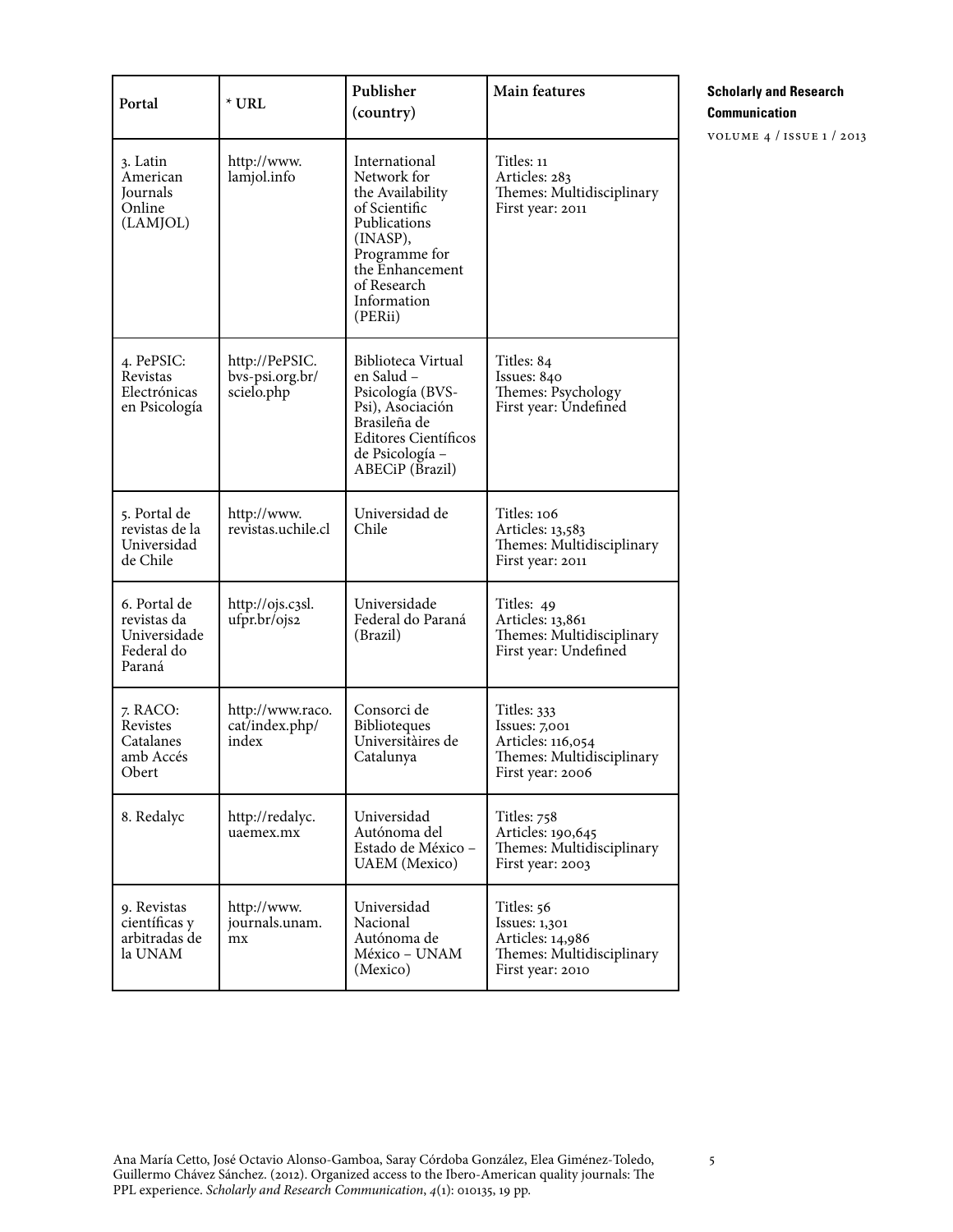volume 4 / issue 1 / 2013

| Portal                        | $*$ URL                                                                            | Publisher<br>(country)                                                                                                                                                                                                                                                                                | <b>Main features</b>                                                                                                             |  |
|-------------------------------|------------------------------------------------------------------------------------|-------------------------------------------------------------------------------------------------------------------------------------------------------------------------------------------------------------------------------------------------------------------------------------------------------|----------------------------------------------------------------------------------------------------------------------------------|--|
| 10. Saber ULA                 | http://www.saber.<br>ula.ve                                                        | Universidad de Los<br>Andes (Venezuela)                                                                                                                                                                                                                                                               | Titles: 78<br>Articles: 13,145<br>Themes: Multidisciplinary<br>First year: Undefined                                             |  |
| 11. SciELO -<br>Argentina     | http://www.<br>scielo.org.ar/<br>scielo.php                                        | Consejo Nacional<br>de Investigaciones<br>Científicas<br>y Técnicas –<br><b>CONICET</b><br>(Argentina)                                                                                                                                                                                                | Titles: 74<br>Issues: 898<br>Articles: 11,143<br>Themes: Multidisciplinary<br>First year: 2004                                   |  |
| 12. SciELO –<br><b>Brasil</b> | http://www.<br>scielo.br/scielo.<br>php?script=sci_<br>home&lng=<br>es&nrm=iso     | Fundação de<br>Amparo à Pesquisa<br>do Ēstado de São<br>Paulo - FAPESP<br>(Brazil); Centro<br>Latino americano<br>y del Caribe de<br>Información en<br>Ciencias de la Salud<br>- BIREME (Brazil);<br>and Conselho<br>Nacional de<br>Desenvolvimento<br>Científico e<br>Tecnológico -<br>CNPq (Brazil) | Titles: 255 (228 active and<br>27 ceased)<br>Issues: 9,449<br>Articles: 187,346<br>Themes: Multidisciplinary<br>First year: 1997 |  |
| 13. SciELO -<br>Chile         | http://www.<br>scielo.cl/?lang=es                                                  | Comisión Nacional<br>de Investigaciones<br>Científicas y<br>Tecnológicas -<br><b>CONICYT</b><br>(Chile)                                                                                                                                                                                               | Titles: 92<br>Issues: $2,216$<br>Articles: 23,104<br>Themes: Multidisciplinary<br>First year: 1997                               |  |
| 14. SciELO -<br>Colombia      | http://www.<br>scielo.org.co/<br>scielo.php/<br>script_sci_home/<br>lng_es/nrm_iso | Colciencias,<br>Organización<br>Panamericana de<br>la Salud - PAHO<br>and Universidad<br>Nacional de<br>Colombia<br>(Colombia)                                                                                                                                                                        | Titles: 106<br>Issues: $1,156$<br>Articles: 12,341<br>Themes: Multidisciplinary<br>First year: 2004                              |  |
| 15. SciELO -<br>Cuba          | http://scielo.sld.<br>cu/scielo.php                                                | Red Telemática de<br>Salud en Cuba -<br><b>INFOMED</b> (Cuba)                                                                                                                                                                                                                                         | Titles: 36<br><b>Issues: 1,125</b><br>Articles: 13,059<br>Themes: Agricultural and<br><b>Health Sciences</b><br>First year: 2001 |  |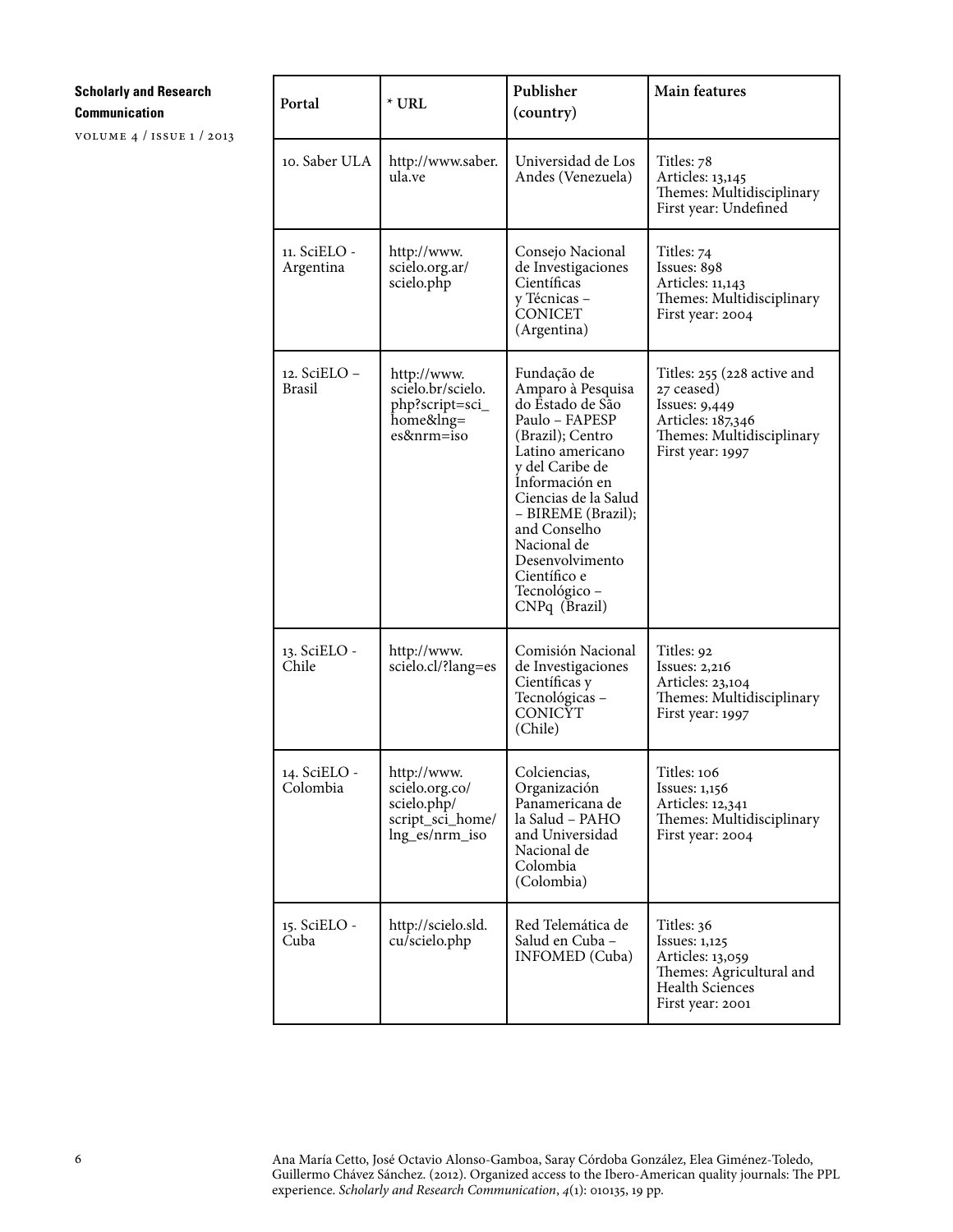| Portal                 | $*$ URL                                     | Publisher<br>(country)                                                                                                                                                | Main features                                                                                                             |
|------------------------|---------------------------------------------|-----------------------------------------------------------------------------------------------------------------------------------------------------------------------|---------------------------------------------------------------------------------------------------------------------------|
| 16. SciELO -<br>España | http://scielo.<br>isciii.es/scielo.<br>php  | Biblioteca Nacional<br>de Ciencias de la<br>Salud (Spain)                                                                                                             | Titles: 46<br>Issues: 1,321<br>Articles: 16,747<br>Themes: Health Sciences<br>First year: 2001                            |
| 17. SciELO -<br>México | http://www.<br>scielo.org.mx/<br>scielo.php | Dirección General<br>de Bibliotecas<br>(DGB) – UNAM<br>(Mexico)                                                                                                       | Titles: 84 (76 active and 8<br>ceased)<br>Issues: 652<br>Articles: 7,429<br>Themes: Multidisciplinary<br>First year: 2003 |
| 18. SciELO -<br>Perú   | http://www.<br>scielo.org.pe/<br>scielo.php | Consejo Nacional<br>de Ciencia.<br>Tecnología e<br>Innovación<br>Tecnológica -<br>CONCYTEC,<br>Universidad<br>Nacional Mayor<br>de San Marcos and<br>PAHO-Peru (Peru) | Titles: 13<br>Issues: 324<br>Articles: 3,858<br>Themes: Multidisciplinary<br>First year: 2004                             |

volume 4 / issue 1 / 2013

The portals use either DSpace or OJS, which have an information architecture that facilitates more transparent interoperability, as compared to applications that do not comply with the basic technical criteria for open access. One problem encountered during the first harvesting, however, was a lack of compatibility in the implementation and configuration of the protocol OAI-PMH for the interoperability of systems, or even non-implementation of the protocol; this represented an obstacle for the harvesting of metadata or inclusion of portals in nearly 30% of the cases.

Another deficiency is the poor use of Dublin Core labels for the description of document contents, with only a handful of the 15 required labels being used in some cases. Further, there is some discrepancy in the treatment of the information and in the way it is provided to users. For example, while some portals display full information in their registers, others use codes or abbreviations (e.g., "español" vs. "es"). More serious in this regard are the problems created by the various ways in which the same labels are used. For instance, some portals use the label "editor" ("publisher," in English) to identify the publishing institution, whilst others apply it to the journal title. The problems encountered are being solved by communicating them directly to the portal editors and by using the tools provided by the same OAI-PMH.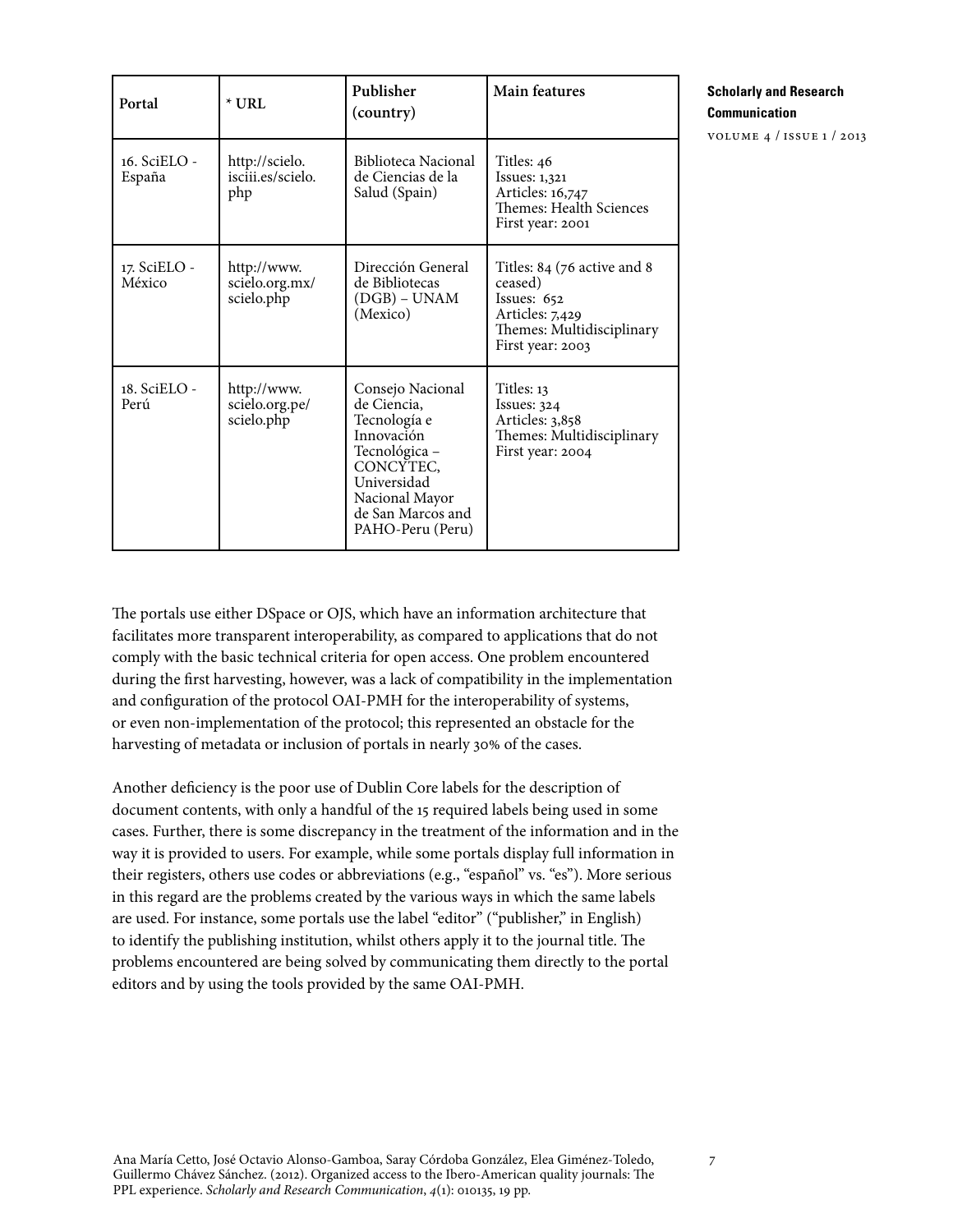volume 4 / issue 1 / 2013

# **Impact of Latindex and the PPL on journal publishing and science evaluation policy: The cases of Costa Rica and Spain**

# **Visibility of journals in a less developed country: The case of Costa Rica**

With 4.6 million inhabitants living in an area of 51,000 sq km,<sup>4</sup> Costa Rica is the third least populated country in Central America, followed only by Panama and Belize. Yet, the country has one of the highest educational levels and the highest scientific production of the region. It produces the only journal from Central America (*Revista de Biología Tropical*) indexed by Web of Science (WoS) and Scopus. The University of Costa Rica (UCR), which alone is responsible for 56% of this scientific production, is today in the 16<sup>th</sup> place among the Latin American universities listed in the Ranking Web of World Universities (see http://www.webometrics.info/top100\_continent [es.asp?cont=latin\\_america\)](http://www.webometrics.info/top100_continent_es.asp?cont=latin_america). Being the national Latindex member, the UCR compiles the information on Costa Rican journal titles, trains and gives advice to editors, and assesses the journals for entry into the Catalogue on a yearly basis. In view of the existing gap in this area on a national level, the UCR has assumed the responsibility of evaluating all scholarly journals on the basis of the Latindex criteria. This decision, along with the annual training workshops for editors, has resulted in an overall increase in journal quality, as will be shown below.

We have compared the presence of Costa Rican journals in indexing and abstracting services with their level of qualification in the Latindex Catalogue, on the basis of the percentage of quality parameters met (from a total of 33 parameters for print-on-paper titles and 36 for electronic versions).<sup>5</sup> There are 270 titles registered in the Latindex Directory, and only 65 of them meet the minimum number of parameters required to be included in the Catalogue; however, only 29 (10.7%) of these 65 journals are included in at least one of the indexing and abstracting services. The results of this comparison are summarized in Figure 1.

Notice the positive correlation  $(r = 0.24)$  between the level of qualification of individual journals in the Catalogue and the number of services in which these journals are present. There is evidence to assert that the correlation is significant and statistically different from  $\sigma$  ( $p = 0.05$ ). For the group of journals that are present in at least one service, the average level of qualification in Latindex is 90.86, while for the complete set of journals (including those that do not appear in any service) this average is 87.39. Further, given a specific journal, for every additional service that includes it, we observe on average an increase of 0.275 in its Latindex qualification. Note that no causal relationship is implied between these parameters (number of portals and Latindex qualification).

When compared with 2006 (see Córdoba, 2006), Costa Rican journals have notably increased their presence in indexing and abstracting services, mainly due to the pressure from public universities on their staff to publish in indexed journals. The effects of including them in the PPL will probably be seen in the short term, since this increase in access and visibility is expected to benefit the quality, the number of citations, and the prestige of the journals.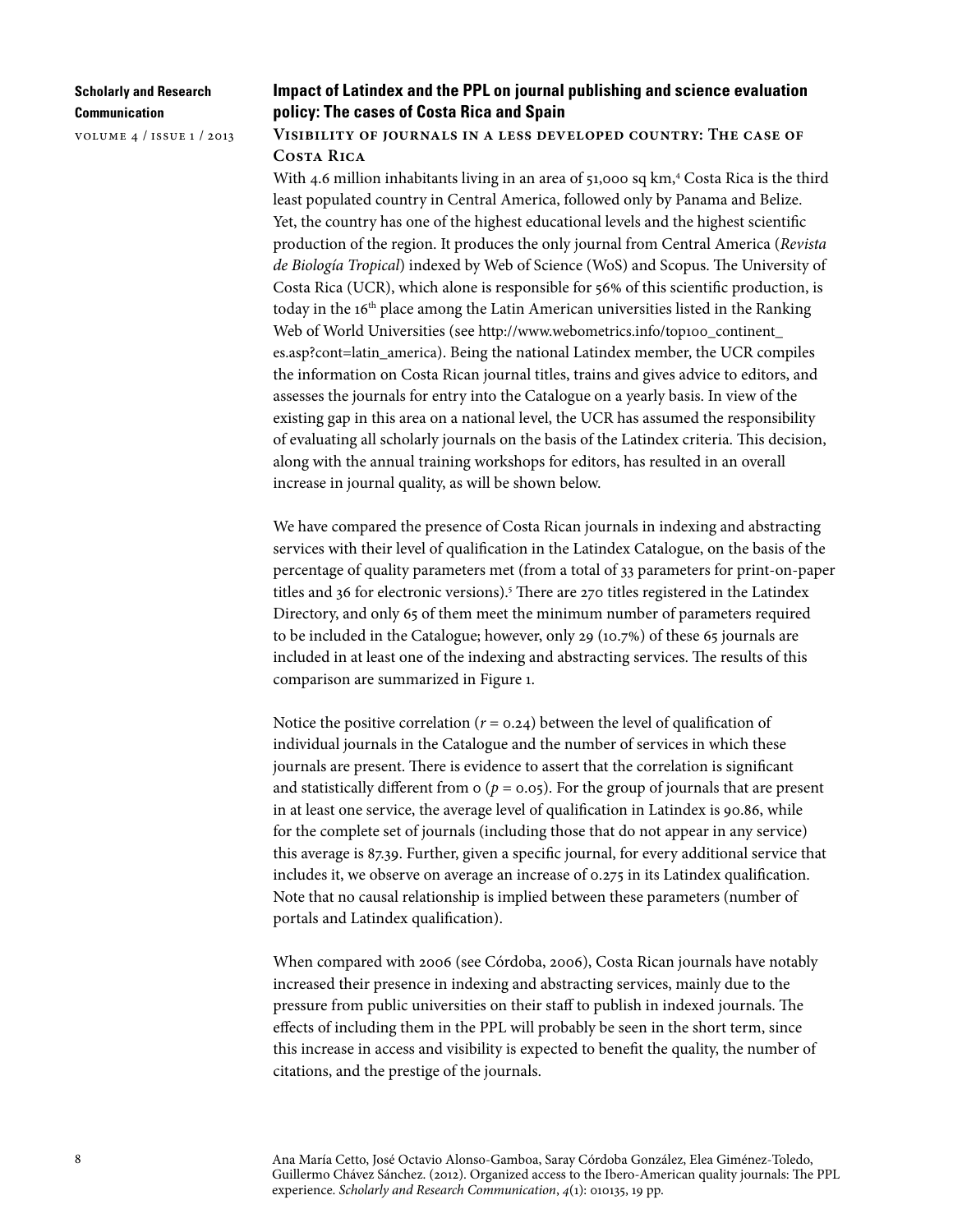**Figure 1: Diagram showing the correlation between frequency of presence of 29 journals in indexing and abstracting services (horizontal axis) and their level of qualification in the Latindex Catalogue (vertical axis). Source: Latindex (2011).**

**Scholarly and Research Communication** volume 4 / issue 1 / 2013



Up to June 28, 2011, a total of 5,445 articles were harvested from Costa Rican journals by the PPL, meaning that the PPL is effectively increasing the visibility of the Costa Rican scholarly production. On the other hand, from the above data it is clear that in their selection process both the individual portals and other services tend to choose those Latindex journals that perform better in the Catalogue, thus leaving out an important fraction of titles. The fact that only 10.7% of the qualified journals are included in portals indicates that stronger efforts are required to augment the presence of titles in relevant information systems and journal portals. This has been a priority task for Latindex-Costa Rica, as well as a matter of concern among the journal editors who attend the annual training workshops offered by the UCR. In what follows, we report some results of the efforts made so far.

## **The presence of journals in SciELO-Costa Rica**

The site [http://www.scielo.sa.cr](http://www.scielo.sa.cr/) was created by the Biblioteca Nacional de Salud y Seguridad Social (BINASSS) in the year 2000, with nine journal titles published by the Caja Costarricense de Seguro Social (CCSS) and one by the UCR itself. Since 2005, efforts have been made to increase the number of titles, but only recently have the fruits of this effort become visible. After the establishment of an advisory committee in 2009, a review was made of the ten original journals on the basis of the Latindex criteria, and as a result, only five out of ten titles were selected. Since then, another four have qualified for the site.

Once these new journals are uploaded, SciELO-Costa Rica will cover a total of ten titles. Another fifteen titles are under review for possible inclusion in the short term, all of them having been already positively assessed by Latindex. This proposal is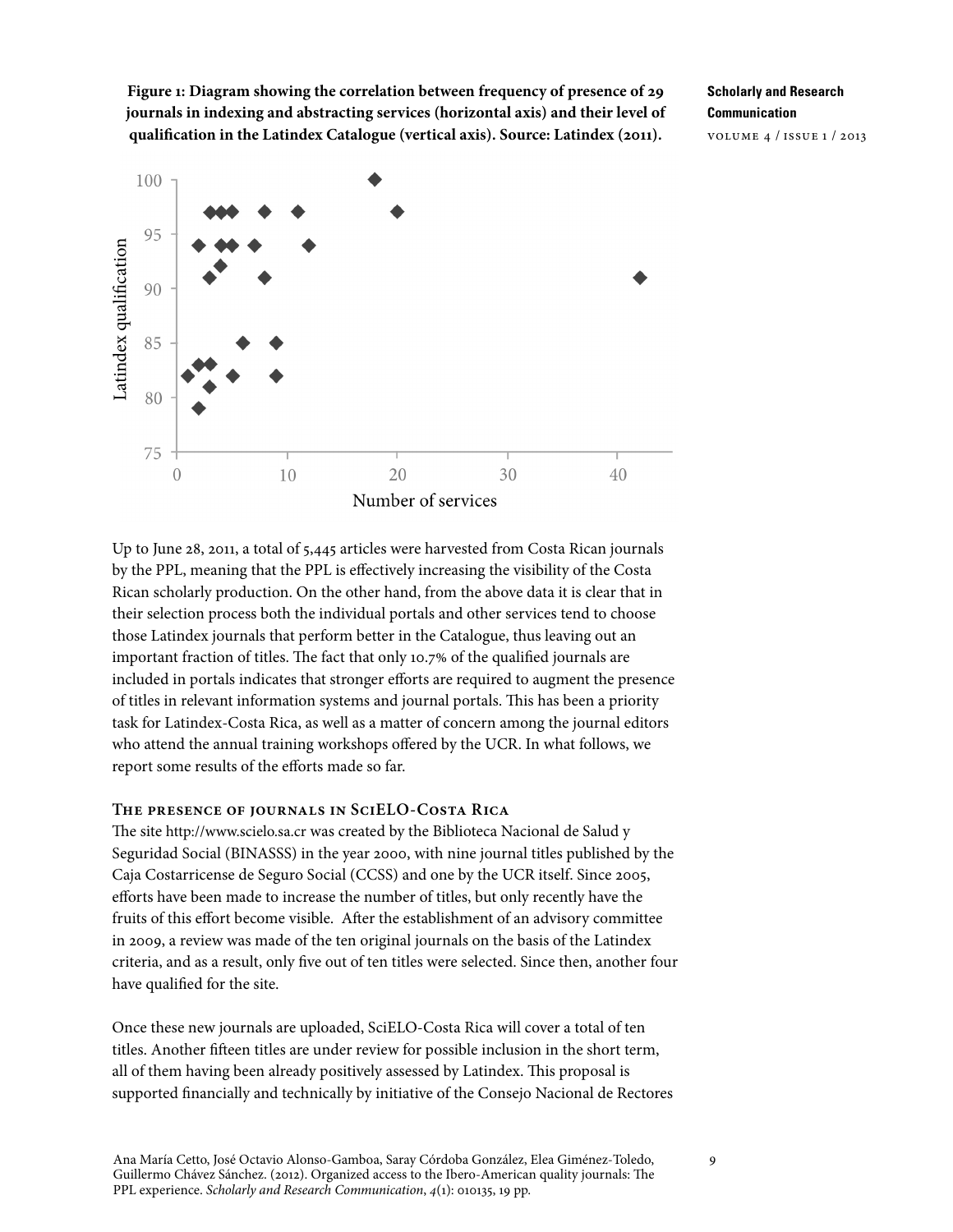| <b>Scholarly and Research</b> |  |
|-------------------------------|--|
| Communication                 |  |

volume 4 / issue 1 / 2013

(CONARE), representing the four major public universities, which are also the main producers of good quality journals in Costa Rica.

# **Coverage by Redalyc, e-Revistas, Dialnet, and PePSIC**

Other systems that cover Costa Rican journals are Redalyc (16 titles), e-Revistas (four titles), Dialnet (21 titles) and PePSIC (one title). Journal editors initiate the process for inclusion of their publication in a portal, but they are supported in this task by the UCR. In addition, a direct channel has been established with Redalyc to promote the inclusion in their portal of further titles, both from Costa Rica as well as from other Central American countries.

**Table 2: Costa Rican journals included in the Latindex Catalogue and PPL portals.** 

| Journal title                       | Latindex<br>qualification | Presence<br>in indexing<br>and<br>abstracting<br>services | Presence in PPL portals                     |
|-------------------------------------|---------------------------|-----------------------------------------------------------|---------------------------------------------|
| Agronomía Mesoamericana             | 100%                      | 18                                                        | SciELO<br>Redalyc<br>e-Revistas             |
| Revista de Biología Tropical        | 100%                      | 42                                                        | SciELO<br>Redalyc<br>Dialnet                |
| Actualidades Inv. Educación         | 100%                      | 6                                                         | Redalyc<br>e-Revistas<br>Dialnet            |
| Agronomía Costarricense             | 97%                       | 20                                                        | SciELO*<br>Redalyc<br>e-Revistas<br>Dialnet |
| Acta Médica Costarricense           | 97%                       | 7                                                         | SciELO<br>Redalyc<br>Dialnet                |
| Rev. Geológica de Am.<br>Central    | 97%                       | 6                                                         | SciELO <sup>*</sup>                         |
| Educación                           | 97%                       | 6                                                         | Redalyc<br>Dialnet                          |
| Medicina Legal de CR                | 97%                       | $\overline{4}$                                            | SciELO                                      |
| Población y Salud en<br>Mesoamérica | 97%                       | 5                                                         | Redalyc<br>e-Revistas<br>Dialnet            |

**Source: Latindex (2011).**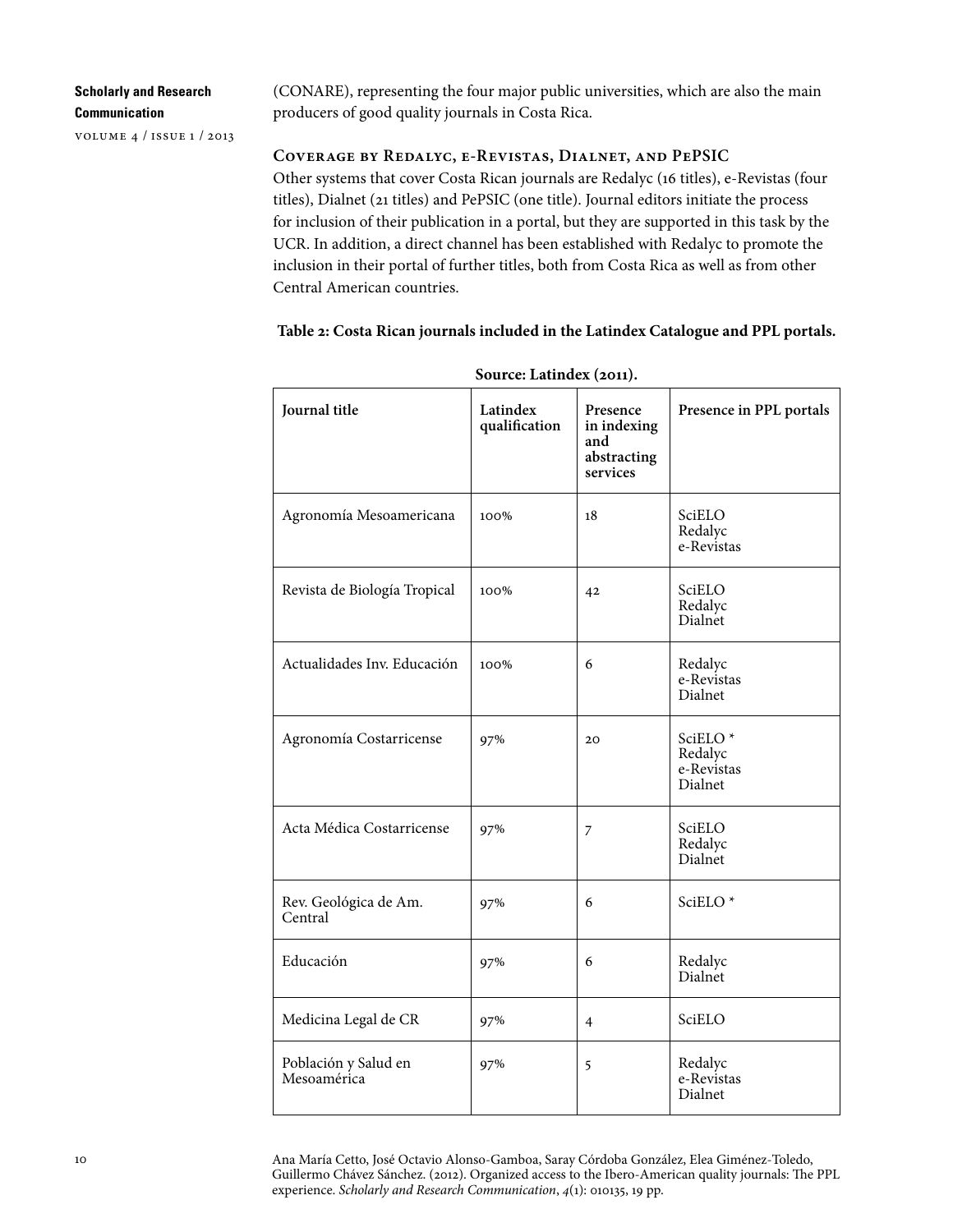| Diálogos                                               | 94% | 3              | SciELO*<br>Redalyc<br>Dialnet |
|--------------------------------------------------------|-----|----------------|-------------------------------|
| Ingeniería                                             | 94% | $\overline{4}$ | None                          |
| Revista Estudios Históricos<br>Masonería LA y Caribeña | 94% | $\mathbf{1}$   | Dialnet                       |
| Odontos                                                | 91% | $\circ$        | None                          |
| Biocenosis                                             | 91% | $\mathbf{3}$   | None                          |
| Revista de Matemática                                  | 91% | O              | SciELO <sup>*</sup>           |
| Educare                                                | 89% | $\mathbf{2}$   | Redalyc<br>Dialnet            |
| MH Salud                                               | 89% | $\mathbf{2}$   | Redalyc<br>Dialnet            |
| Revista Derecho Electoral                              | 89% | $\mathbf{1}$   | None                          |
| Posgrado y Sociedad                                    | 89% | $\mathbf{1}$   | Dialnet                       |
| Reflexiones                                            | 88% | 5              | Redalyc<br>Dialnet            |
| Rev. Ciencias Económicas                               | 88% | $\overline{4}$ | Dialnet                       |
| Rev. Ciencias Sociales                                 | 88% | 10             | Redalyc<br>Dialnet            |
| Rev. Geográfica América<br>Central                     | 88% | 1              | Dialnet                       |
| Pensamiento Actual                                     | 88% | $\mathbf O$    | None                          |
| Humanitas                                              | 88% | $\mathbf{1}$   | None                          |
| Filología y Lingüística                                | 87% | 8              | Dialnet                       |
| Actualidades en Psicología                             | 83% | $\overline{4}$ | Redalyc<br>PePSIC             |
| TEC Empresarial                                        | 83% | $\mathbf{2}$   | Dialnet                       |
| InterSedes                                             | 82% | $\mathbf{1}$   | Redalyc                       |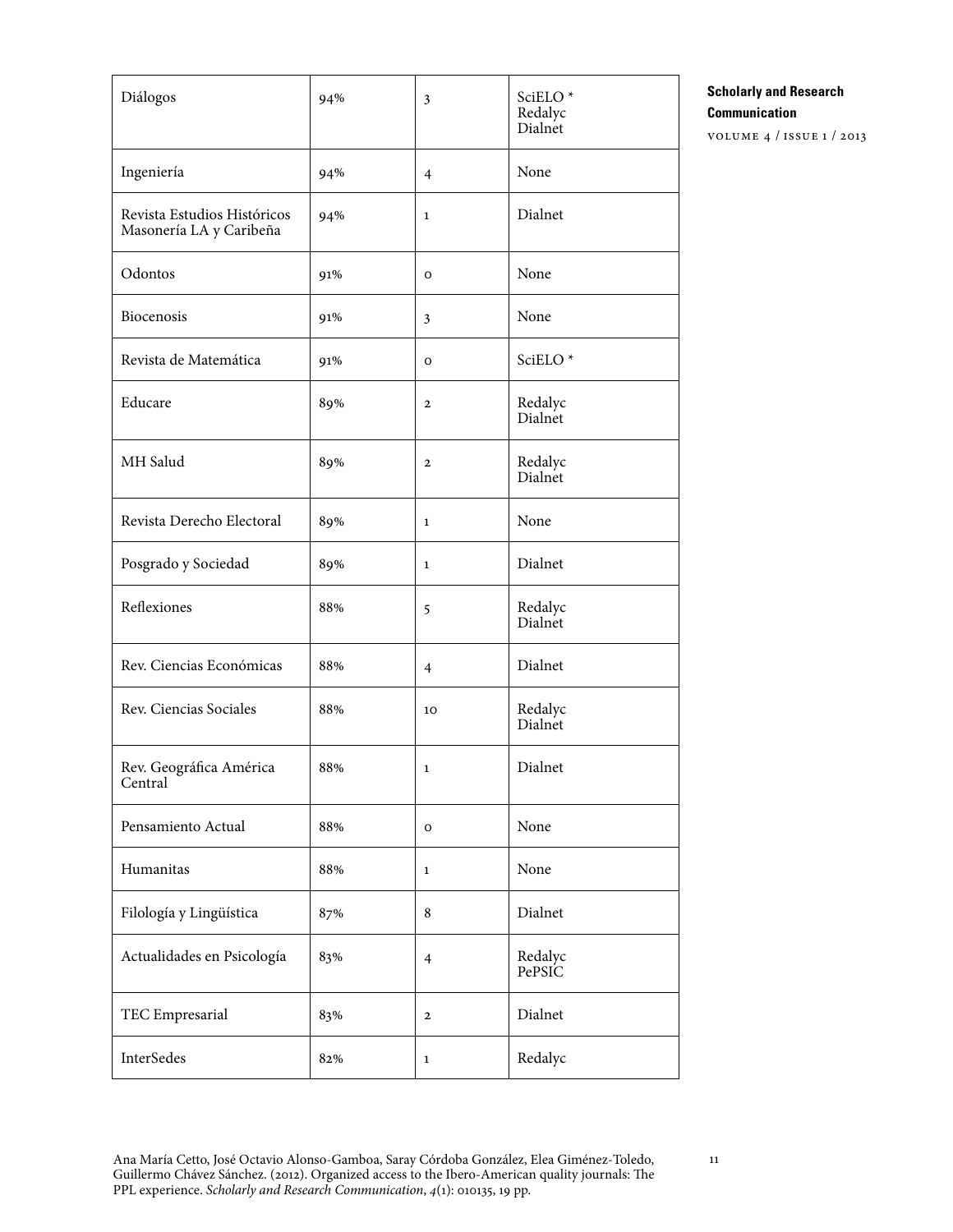volume 4 / issue 1 / 2013

| Revista Costarricense de<br>Cardiología | 82%                 | 3            | SciELO             |
|-----------------------------------------|---------------------|--------------|--------------------|
| Revista CA de<br>Administración Pública | 79%                 | 3            | Dialnet            |
| Filosofía                               | 79%                 | 7            | Dialnet            |
| Enfermería Actual en CR                 | 78%                 | 3            | Redalyc<br>Dialnet |
| Comunicación                            | 73%                 | $\mathbf{2}$ | Redalyc            |
| Senderos                                | 64%                 | $\mathbf{1}$ | Dialnet            |
| Revista CR de Salud Pública             | Not yet<br>assessed | 3            | SciELO             |

SciELO \*: Approved to be included in SciELO, not yet uploaded.

## **Discussion**

It can be observed from Table 2 that the best-qualified journals are included in the various major portals. This is due to the similarity of selection criteria used by these portals (except for PePSIC, which includes only journals in Psychology). Thus, Dialnet, e-Revistas,<sup>6</sup> and Redalyc<sup>7</sup> have used the Latindex criteria as a starting point for their selection criteria, while SciELO-Costa Rica<sup>s</sup> has incorporated them as an "indispensable starting point" (see [http://www.scielo.sa.cr/avaliacao/avaliacao\\_es.htm](http://www.scielo.sa.cr/avaliacao/ avaliacao_es.htm)). Redalyc and SciELO are perhaps the two portals that are most promoted among editors, although they are not necessarily more open to including new journal titles than other portals. With the recent signing of an agreement between Latindex and Dialnet, it is expected that the number of Costa Rican journals included will increase.

Costa Rica does not have a journal promotion and evaluation system as other Latin American countries do, such as Colombia (Publindex), Cuba (Cubaciencia), Argentina (Núcleo Básico de Revistas Científicas), and Mexico (Índice de Revistas Mexicanas de Investigación). For this reason, the public universities have directly adopted the Latindex Catalogue as a guide to classify and recognize their journals. As a result, one observes a strong presence of university journals in the Catalogue, as their editors make an effort to respond to the pressure of the scholarly evaluation systems. Moreover, these journals also receive comparatively more support in the form of financial resources and training of editors. In particular, the UCR does not approve the creation of a new journal that does not qualify for entry into the Catalogue, nor does it consider articles by university staff if they are not published in a journal with the Catalogue label. These policies have, of course, contributed to a strong positioning of Latindex, both institutionally (González, 2007) and on a national level.

Yet 55.4% of the Catalogue journals are not included in any of the portals, and consequently they are also absent from the PPL. On one hand, a number of editors are not yet aware of the importance for their journals of being included in indexing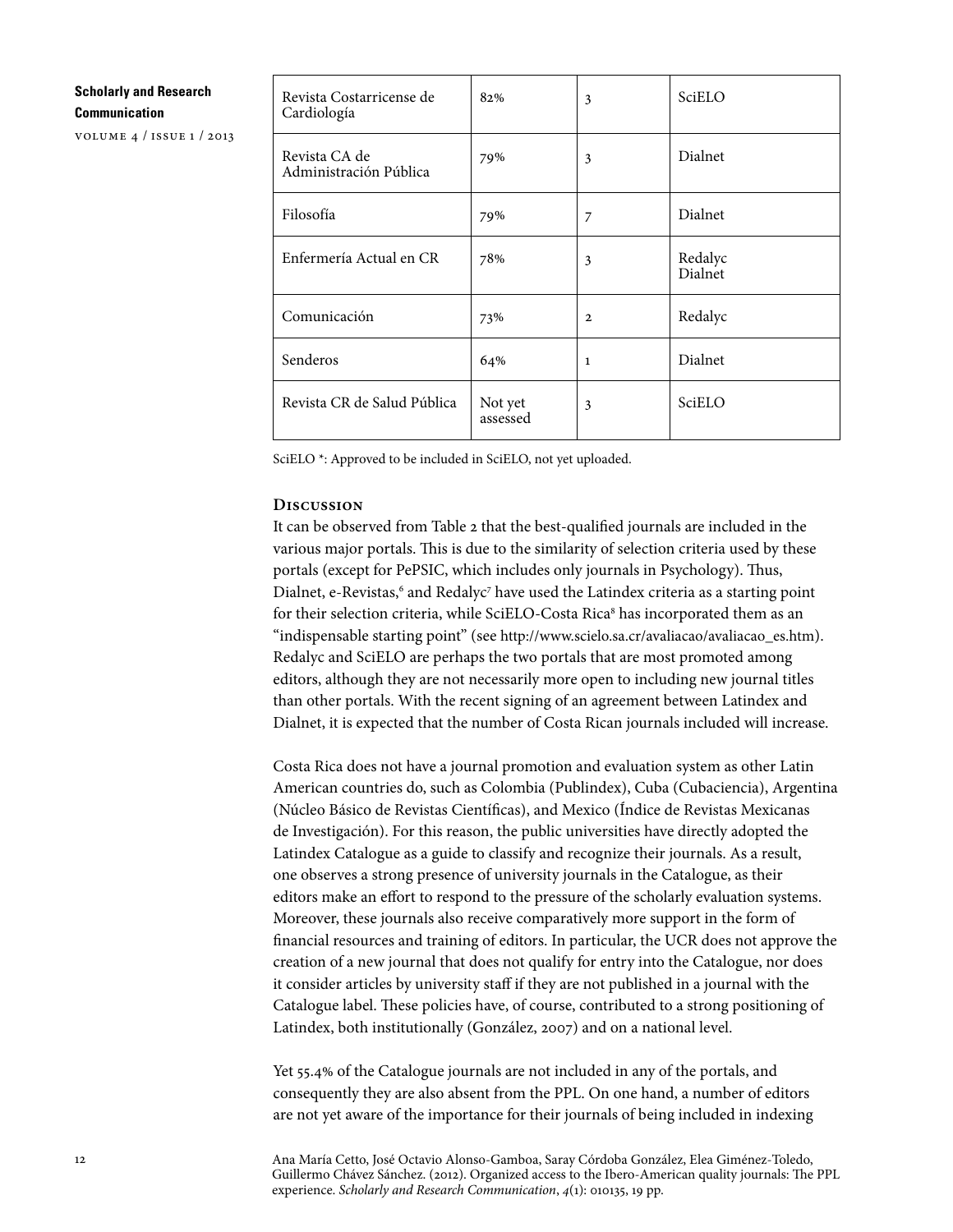services and databases. On the other hand, many of the editors work under precarious circumstances and find it difficult to follow the recommendations and guidance provided in the workshops. Then there are other journals not edited by public institutions but that have made special efforts to be included in the Catalogue by inviting scholars to publish in them.

# **Visibility of journals in a more developed country: The case of Spain**

# **Visibility of Spanish journals: An overview**

Spain is today, according to Thomson Reuters' Essential Science Indicators and Scimago Journal & Country Rank, ranked number 9 for its scientific production and 11 for the number of citations received. The amount of scholarly journals produced in Spain is quite impressive: 1698 in the social sciences and humanities, 277 in science and technology, and 240 in biomedical sciences. As of June 2010, 167 of these (8%) were covered by WoS and 285 (13%) by Scopus. These figures indicate a relatively high degree of visibility of the Spanish literature in the major international databases, especially if compared with the low presence in general of non-European or North American (and in particular of Latin American) journals in these databases.

This encouraging situation, however, is quite new, and certainly different from the one that prevailed fifteen years ago, when Latindex was first created. This is a reflection of a growing level of scientific activity and the increased competitiveness of Spanish researchers in the international scene. As the country has strengthened its research system, it has also paid attention to the evaluation of scientific activity, in response to the need to distribute appropriately the always limited economic resources available for R&D. The various evaluation agencies (ANECA, CNEAI, and ANEP9) have been gradually refining their research evaluation criteria, specifically those that refer to publications, and in particular to scientific journals. A reflection on this evolution is necessary to understand how the role of Latindex has also changed over time.

# **The role of Latindex over time and its coexistence with other systems**

At the time of the creation of Latindex, virtually the only database that was used as a reference to assess scientific production was the ISI-JCR (now WoS). That meant that a large part of Spanish production was left out of the evaluation process, since only a few of the Spanish journals were covered by ISI. The situation has improved considerably, as noted above, especially with the extension of the WoS coverage in 2008, which resulted in the inclusion of about 700 regional journal titles.10

On the other hand, even though over 1,500 titles were being published in all areas and disciplines, there was no program in support of these journals, and as a result, most did not follow any norms or standards, their distribution was poor, and the editors' work was far from professional. The advent of Latindex meant having for the first time an alternative to ISI as a reference on journal quality (without this implying any comparison between these tools). The Catalogue criteria became a tool for editors to guide them on the editorial quality aspects related to normalization, editorial management, and visibility. In this way, Latindex has played and continues to play an educational role among editors, while at the same time serving as a reference with

**Scholarly and Research Communication** volume 4 / issue 1 / 2013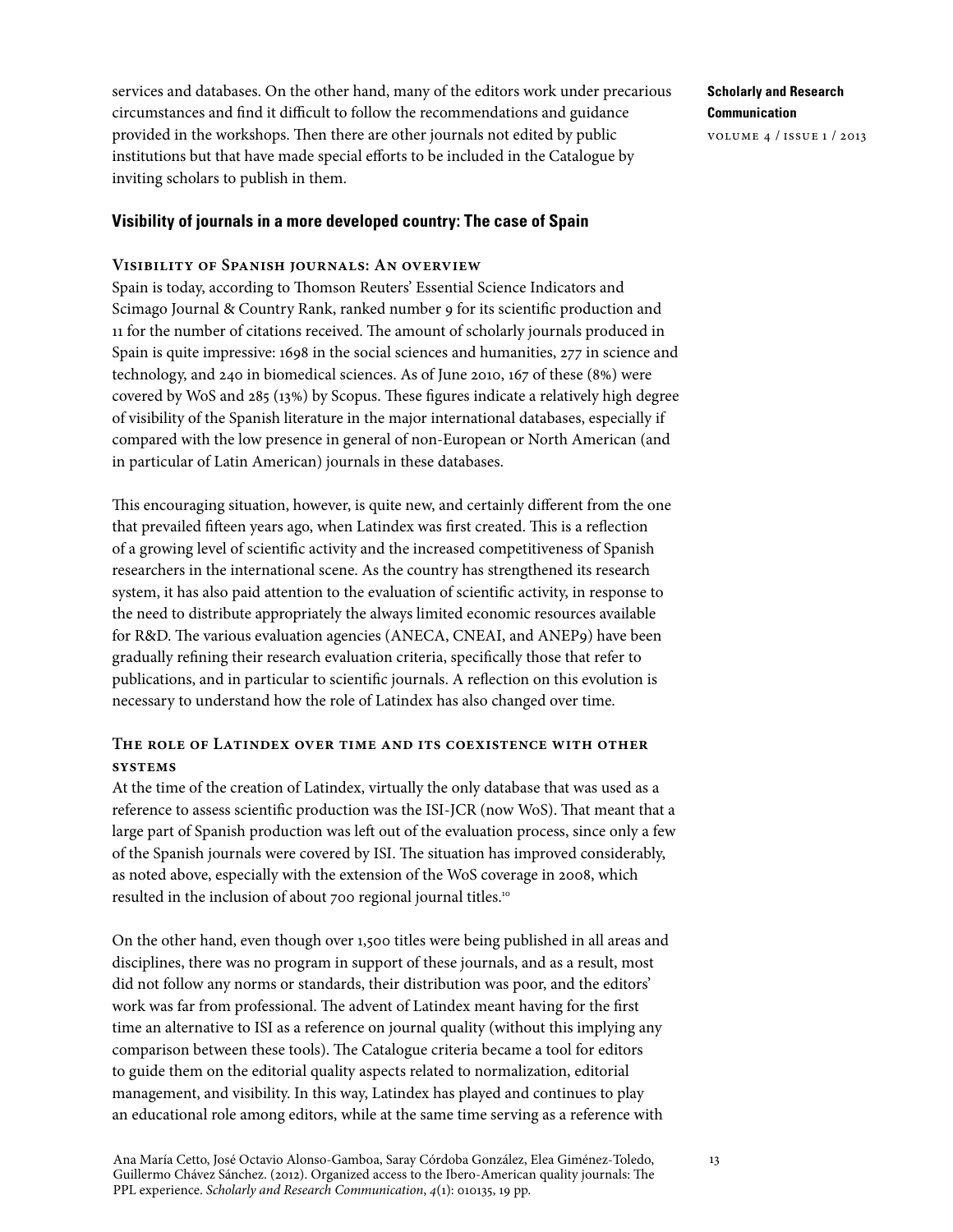volume 4 / issue 1 / 2013

valuable information for evaluators. This is not to imply that the mere presence of a journal in the Catalogue is equivalent to its presence in WoS. The evaluation systems (CNEAI and ANECA) assess the level of compliance of individual journals against the Latindex criteria in their (comparative) analysis of these publications, using the Catalogue as a threshold; thus, a journal that qualifies for the Catalogue is more likely to be considered a good scientific journal, compared with one that does not meet the minimum required. Evidently, even among the journals included in the Catalogue there are differences in quality, yet this part of the evaluation must be assumed by other systems (when they exist) or by experts in the various scientific disciplines.

Precisely the poor coverage of Spanish journals by WoS, and the large amount of scientific production that was consequently not assessed, motivated different research groups in Spain to develop journal evaluation systems in the last decade or so. This has been the case particularly in the area of the humanities and social sciences, in attention to the requirements introduced by evaluation agencies.<sup>11</sup> Today we have the citation indexes In Recs, $12 \text{ In }$  Recj, and In Rech; the platforms RESH<sup>13</sup> and DICE, $14$  integrating various quality indicators; and the classification made by ANEP,<sup>15</sup> all of which refer to national publications. Also, some systems with a clear international vocation have emerged, such as MIAR,<sup>16</sup> which analyzes the visibility of publications through databases; the classification CARHUS;<sup>17</sup> the newly created CIRC;<sup>18</sup> or the ranking by impact in *Scimago Country & Journal RanK.*<sup>19</sup> Some of these systems are explicitly used as reference by agencies that evaluate scientific activity.

This means that Spanish evaluation agencies now have sufficient information services to obtain quality indicators on scientific journals, ranging from the more international ones, like WoS, Scopus, ERIH or CIRC, to the more local ones, such as DICE, In Recs, and MIAR, among others. Consequently, the proportion of Spanish scientific production that is not considered by any of these systems is clearly decreasing.

Given this wide variety of journal evaluation tools, one may ask whether the role of Latindex has evolved over the years. It certainly has; whereas initially Latindex (through the Catalogue) provided information on quality indicators for journals not covered by WoS, at present it serves to check if a journal meets the criteria considered to be indispensable for any scientific publication of quality. A journal that does not meet the criteria is excluded from the evaluation processes. Additional sources are used by evaluators to complete and refine their judgment, as was mentioned above for the case of Costa Rica (and as is the case in other Ibero-American countries).

From the above, it is clear that there exists a certain hierarchy of sources used in evaluation processes, in which a higher weight is given to a journal's presence in JCR than in DICE or Latindex. In this regard, it should be emphasized that Latindex, being essentially an information system, has never had the intention to compete with (other) journal evaluation systems. Each system (Latindex, DICE, RESH, and WoS) has its own aims, and evaluators, editors, and authors should use these reference tools without comparing them. Any scholarly journal may be included in Latindex, DICE, or RESH, but what is relevant is the journal's level of compliance with the quality indicators established by each system. Criteria considered by Latindex—referring to editorial quality—are less demanding than those covered by DICE and RESH, where impact,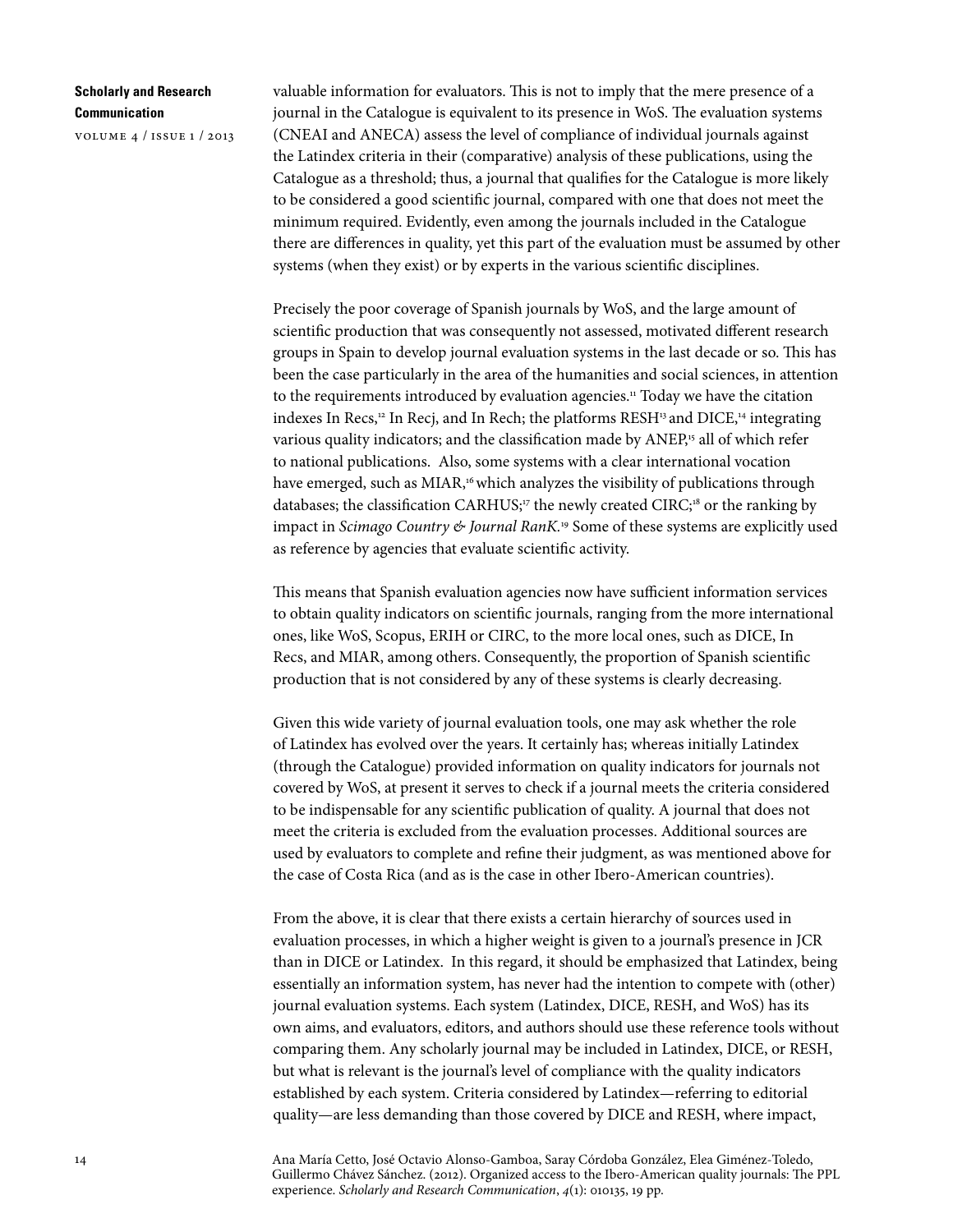visibility, and internationality indicators, as well as expert opinion, are included. So this means that the best journal according to Latindex criteria is not necessarily the best journal according to DICE or RESH. Similarly, the best journal according to DICE criteria could be perfectly out of WoS.

A noteworthy aspect is a role that Latindex has played that is similar to some scholarly editor associations (such as the Council of Science Editors or the World Association of Medical Editors, to mention but two examples). Like them, Latindex establishes good editorial practices, monitors their compliance, and thus makes a first differentiation between publications. The 33/36 Catalogue criteria are grouped into three blocks, related to journal presentation, editorial management and policy, and contents. A number of these criteria refer to formal aspects, which has been the subject of some criticism, mostly by those who (incorrectly) see in Latindex one more journal evaluation system, rather than a comprehensive and reliable reference basis to be used as a tool for different specific evaluation purposes.

One may safely say that in a first instance, Latindex promotes the improvement of the journal quality. Clear evidence of this can be seen in Figure 2, which shows the evolution of quality indicators for Spanish journals in the humanities and social sciences between 2001 and 2011. This comparison has been made using the data on 17 Latindex quality indicators from A. Román, M. Vázquez Valero, and C. Urdín Camino (2002) as a baseline (see also Giménez-Toledo, 2011).

# **fig.2. Evolution of quality indicators for Spanish journals in the humanities and social sciences, measured by percentage of compliance. Sources: DICE (2011) (see <http://epuc.cchs.csic.es/dice>) and Román et al. (2002).**

## **A further development: the PPL**

One additional role of Latindex, as said above, has been to give wider visibility to publications; moreover, the development of the PPL, by aggregating content from



**Scholarly and Research Communication** volume 4 / issue 1 / 2013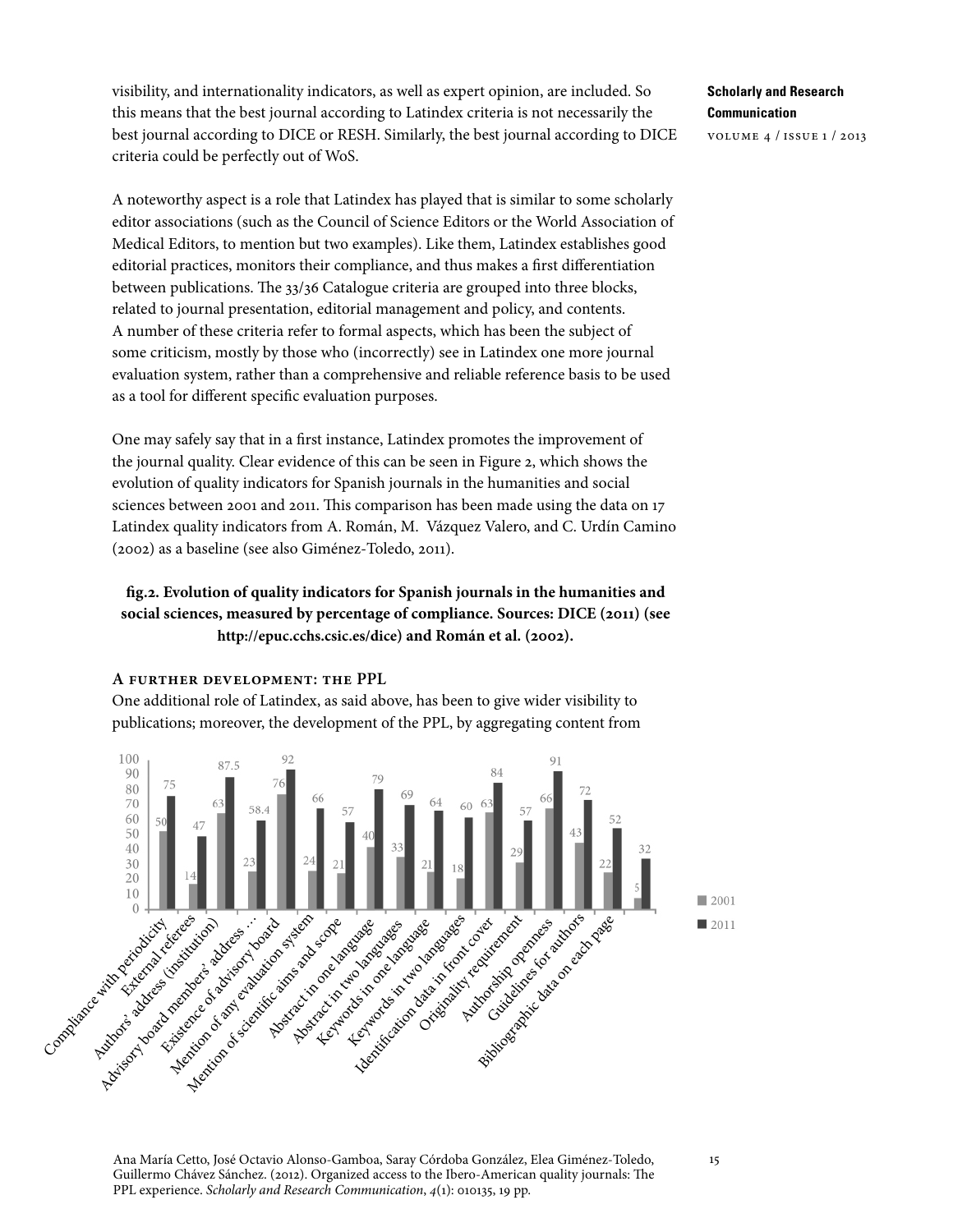volume 4 / issue 1 / 2013

different information systems, will clearly strengthen this role. Although as mentioned at the beginning of this section, Spanish scientific production is, to a certain extent, now recognized and has an acceptable level of visibility; this increase in international visibility is possible precisely thanks to the regional information systems, to open access, and to bibliographical databases. A wider visibility, if the journal is of sufficient quality, will enhance its recognition by the scholarly community, promote its citations, and thus facilitate its selection by the international databases that are preferentially used for evaluation purposes.

In this regard, the presence of Spanish journals in the PPL portals is already significant: 84 titles from the humanities and social sciences and 15 from the natural sciences are contained in Redalyc, 46 from the health sciences in SciELO and a large number of titles in e-Revistas, in addition to Dialnet, which virtually covers the full range of Spanish scholarly journals.

#### **Final remarks and conclusions**

A first general conclusion that can be drawn is that two of the major original objectives of Latindex, namely the improvement of editorial quality and an increase in journal visibility, are being largely met in the two case studies presented. This confirms the initial findings reported previously (see, e.g., Aguirre, Cetto, Córdoba, Flores, & Román, 2006).

The expansion of bibliographical information products and journal evaluation systems is benefiting the Ibero-American scholarly community insofar as the scientific production of this region is becoming more visible and thus more easily read and cited. Nowadays, readers (basically, researchers and other scholars) expect to have online access, as immediately and directly as possible, to the entire relevant scientific literature. In this sense, the journal aggregators play a fundamental role by conveniently organizing the available literature. This is the role that the PPL is set out to play with regard to the scientific production contained in Ibero-American journals. It also provides the possibility of measuring the impact of papers through the number of searches and downloads, thereby attenuating the effects of exclusively using sources such as WoS or Scopus for the evaluation of scientific activity in the region (for critical accounts of these effects, see, for example, de la Peña, 2011; Laborde, 2011).

It is interesting to note that the hegemony of the two sources mentioned has not prevented the creation of diverse journal information and evaluation systems, not only in Ibero-America but also in different European countries — Australia, Russia, et cetera. This testifies to the convenience of having different systems coexist rather than staying with just a couple of systems that, since they are highly selective, leave out an important part of the scientific literature produced in different countries and languages.

Two unresolved dichotomies, at least, persist in the publishing scene. On one hand, one observes an increase in the visibility of journals, propitiated by electronic publishing, the use of metadata, open information systems, and aggregators like PPL or international databases. On the other hand, one can speak of an increased scientific recognition in the frame of evaluation agencies, and of a limited but growing collection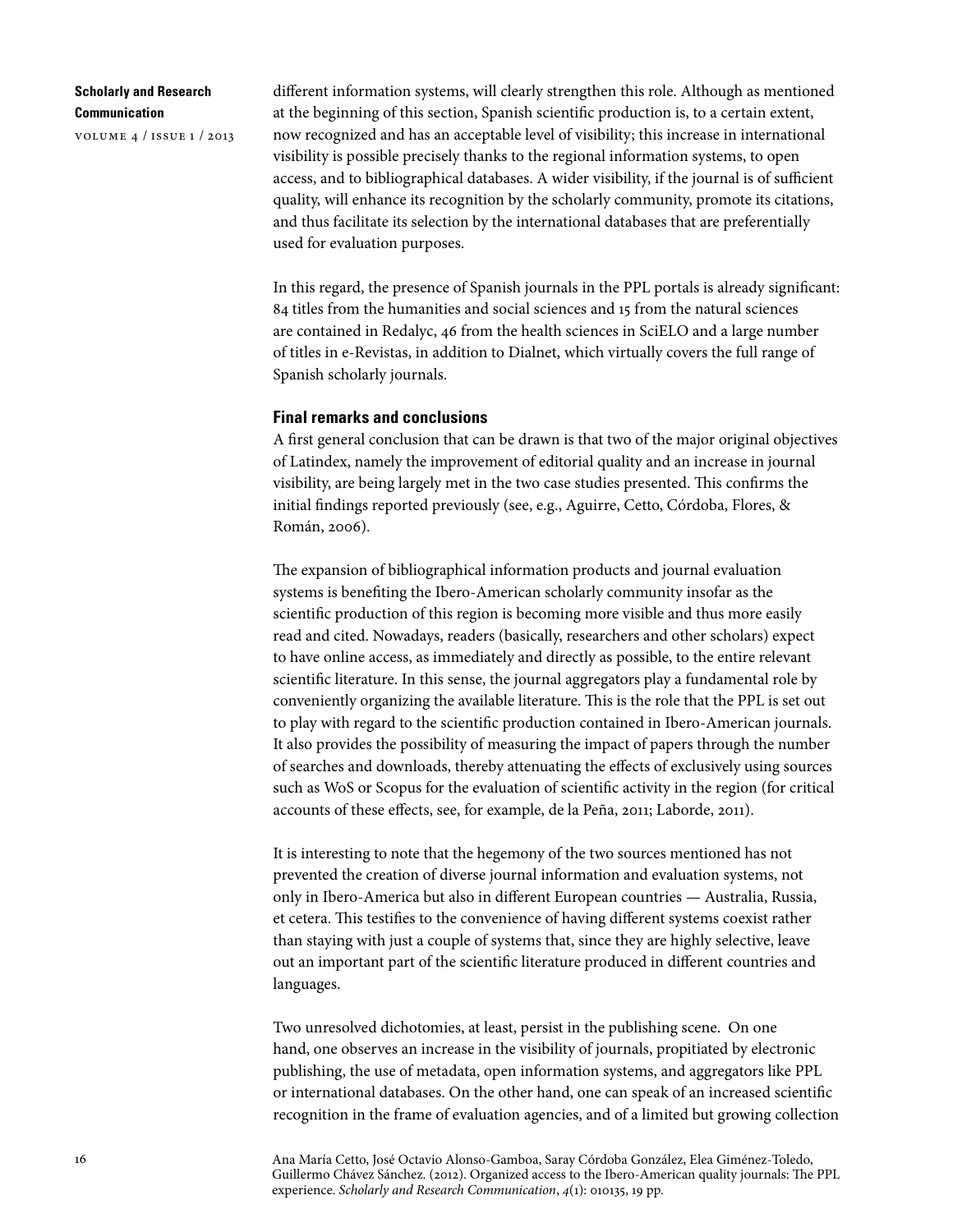of journals. It is thus necessary to distinguish between visibility and recognition by evaluation systems. The second dichotomy refers to those journals that have professional management, become visible, get recognized, and even become financially sustained, as opposed to those that are published with scarce resources and with a high workload concentrated among a few people, which barely manage to compete with those in the first group.

These considerations lead us to conclude that by providing guidance for quality improvement, options for visibility, and reference elements for evaluation processes, Latindex has different roles to play for journals in their different stages of development. Finally, as emphasized through the two case studies presented, it is important to bear in mind the objectives of the system before making use of it for scientific evaluation purposes.

## **Notes**

- 1. When Latindex was created in 1997, the total number of journal titles indexed by the UNAM databases was 2319: 1094 by CLASE (social sciences and humanities) and 1225 by Periódica (science, technology and medicine). The total number of registers indexed by these databases up to 1997 was 264,889.
- 2. The decision to create the PPL was taken at the  $13<sup>th</sup>$  Latindex technical meeting in Buenos Aires, Argentina, in 2007. Suggestions made at the meeting by Dominique Babini from the Consejo Latinoamericano de Ciencias Sociales (CLACSO) are particularly appreciated.
- 3. For the complete table of online libraries analyzed, see Cetto et al. (2010, pp. 11-14).
- 4. See the Centro Centroamericano de Población (CCP), [http://ccp.ucr.ac.cr.](http://ccp.ucr.ac.cr/)
- 5. The list of Latindex quality criteria can be found at [http://www.latindex.org/](http://www.latindex.org/documentos/docu.html) [documentos/docu.html.](http://www.latindex.org/documentos/docu.html)
- 6. The quality criteria applied by e-Revistas can be found at [http://www.erevistas.csic.](http://www.erevistas.csic.es/criterioscalidad.php) [es/criterioscalidad.php](http://www.erevistas.csic.es/criterioscalidad.php)
- 7. The quality criteria applied by Redalyc can be found at [http://redalyc.uaemex.mx/](http://redalyc.uaemex.mx/redalyc/media/principal/proyecto/metvalref.html) [redalyc/media/principal/proyecto/metvalref.html](http://redalyc.uaemex.mx/redalyc/media/principal/proyecto/metvalref.html)
- 8. Details about the selection criteria of SciELO-Costa Rica can be found at [http://](http://www.scielo.sa.cr/avaliacao/avaliacao_es.htm) [www.scielo.sa.cr/avaliacao/avaliacao\\_es.htm](http://www.scielo.sa.cr/avaliacao/avaliacao_es.htm)
- 9. ANECA, the National Quality and Accreditation Evaluation Agency, is in charge of the evaluation, certification, and accreditation of teaching, lecturers and institutions; CNEAI, the National Research Assessment Commission, is in charge of the evaluation of university lecturers and researchers from public research centres; ANEP, the National Evaluation and Foresight Agency, is in charge of assessing research projects and programs, as well as undertaking studies and analysis of scientific research and technological development.

# **Scholarly and Research Communication**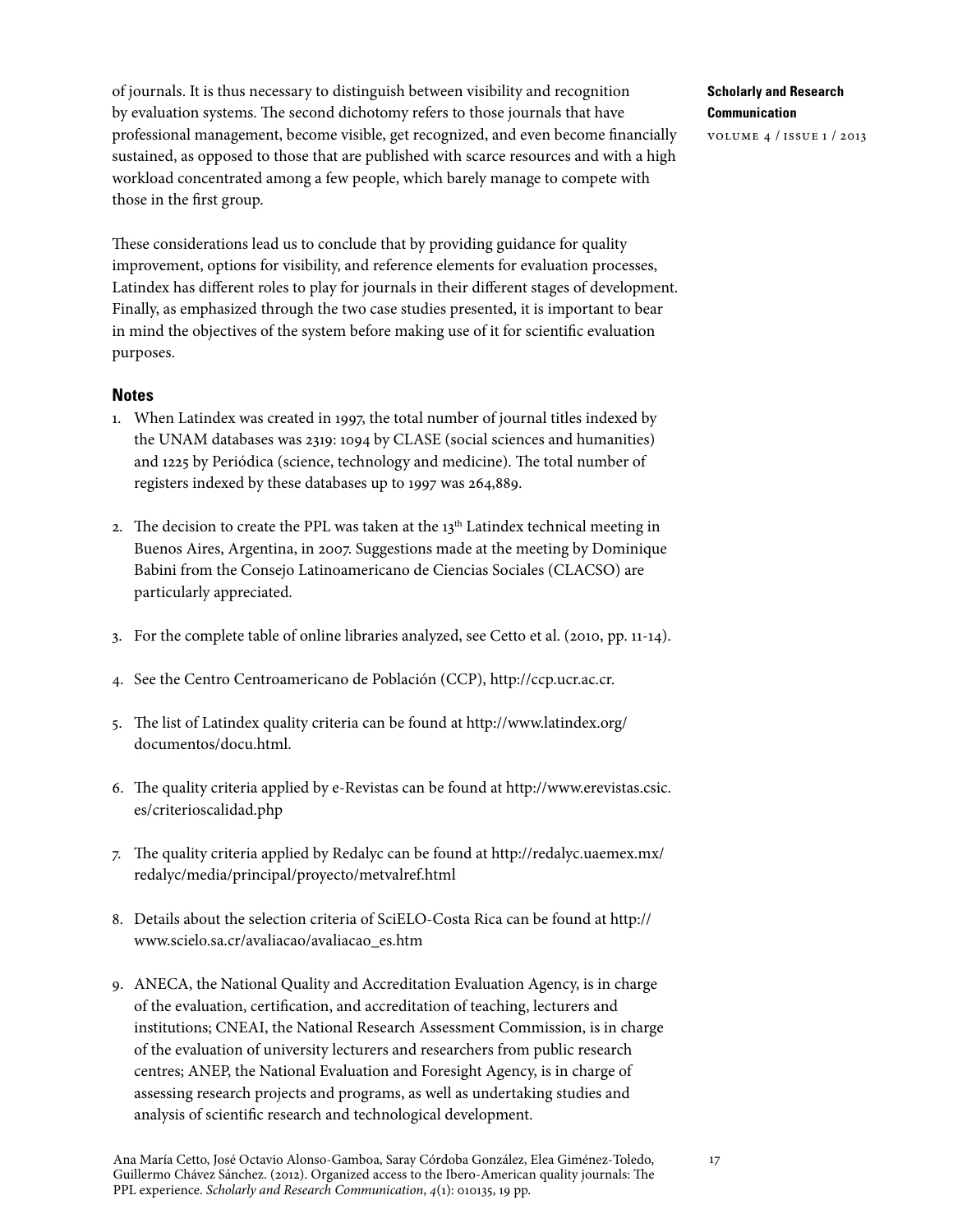volume 4 / issue 1 / 2013

- 10. In WoS terminology, a journal is "regional" when it is not strictly international but is of interest to one or more countries.
- 11. Some examples of evaluation criteria introduced by agencies are: CNEAI, see <http://www.boe.es/ boe/dias/2009/12/01/pdfs/BOE-A-2009-19218.pdf>; ANEP, Criterios de calidad en la investigación en Humanidades, see [www.micinn.es/stfls/](http://www.micinn.es/stfls/MICINN/Investigacion/.../2007-criterios-hh.pdf) [MICINN/Investigacion/.../2007-criterios-hh.pdf](http://www.micinn.es/stfls/MICINN/Investigacion/.../2007-criterios-hh.pdf) ; and ANECA, for the assessment of academic staff, see [http://www.aneca.es/var/media/551398/pep\\_2010\\_07\\_](http://www.aneca.es/var/media/551398/pep_2010_07_ppios_070515.pdf) [ppios\\_070515.pdf](http://www.aneca.es/var/media/551398/pep_2010_07_ppios_070515.pdf) .
- 12. See<http://ec3.ugr.es/in-recs>
- 13. See<http://epuc.cchs.csic.es/resh>
- 14. See<http://epuc.cchs.csic.es/dice>
- 15. Accessible through DICE; see <http://epuc.cchs.csic.es/dice>
- 16. See<http://miar.ub.es/que.php>
- 17. See [http://www10.gencat.net/agaur\\_web/AppJava/castellano/a\\_info.](http://www10.gencat.net/agaur_web/AppJava/castellano/a_info.jsp?contingut=carhus) [jsp?contingut=carhus](http://www10.gencat.net/agaur_web/AppJava/castellano/a_info.jsp?contingut=carhus)
- 18. See<http://epuc.cchs.csic.es/circ>
- 19. See<http://www.scimagojr.com>

## **References**

- Aguirre, M., Cetto, A. M., Córdoba, S., Flores, A. M., & Román, A. (2006). Calidad editorial y visibilidad de las revistas. In D. Babini & J. Fraga (Eds.), *Edición electrónica, bibliotecas virtuales y portales para las ciencias sociales en América Latina y el Caribe*. Buenos Aires, Argentina: CLACSO.
- Alonso-Gamboa, J. O., & Russell, J. (2012). Latin American scholarly journal databases: A look back to the way forward. *Aslib Proceedings*, *64*(1), 34-45.
- Borrego Huerta, A. (2006). Acceso abierto: Valores nuevos para viejos actores. In B. Calleja & M. Albornoz (Eds.), *Diálogo entre editores científicos iberoamericanos*. Buenos Aires, Argentina: CAICYT.
- Cetto, A.M., Alonso-Gamboa, J. O., & Córdoba González, S. (2010). Ibero-American systems for the dissemination of scholarly journals: A contribution to public knowledge worldwide. *Scholarly and Research Communication*, *1*(1), 010104. URL: [http://journals.sfu.ca/src/index.php/src/issue/](http://journals.sfu.ca/src/index.php/src/issue/view/1) [view/1](http://journals.sfu.ca/src/index.php/src/issue/view/1) [March 18, 2012].
- Córdoba, S. (2006). Visibilidad de las revistas de la Universidad de Costa Rica. *Revista AIBDA*, *27*(1),  $10 - 11$
- de la Peña, J. A. (2011). Measuring scientific production: Uses and abuses. In A.M. Cetto & J. O. Alonso-Gamboa (Eds.), *Calidad e impacto de la revista iberoamericana*. México, D.F.: Latindex, UNAM. URL:<http://www.latindex.unam.mx/librociri/>[March 18, 2012].